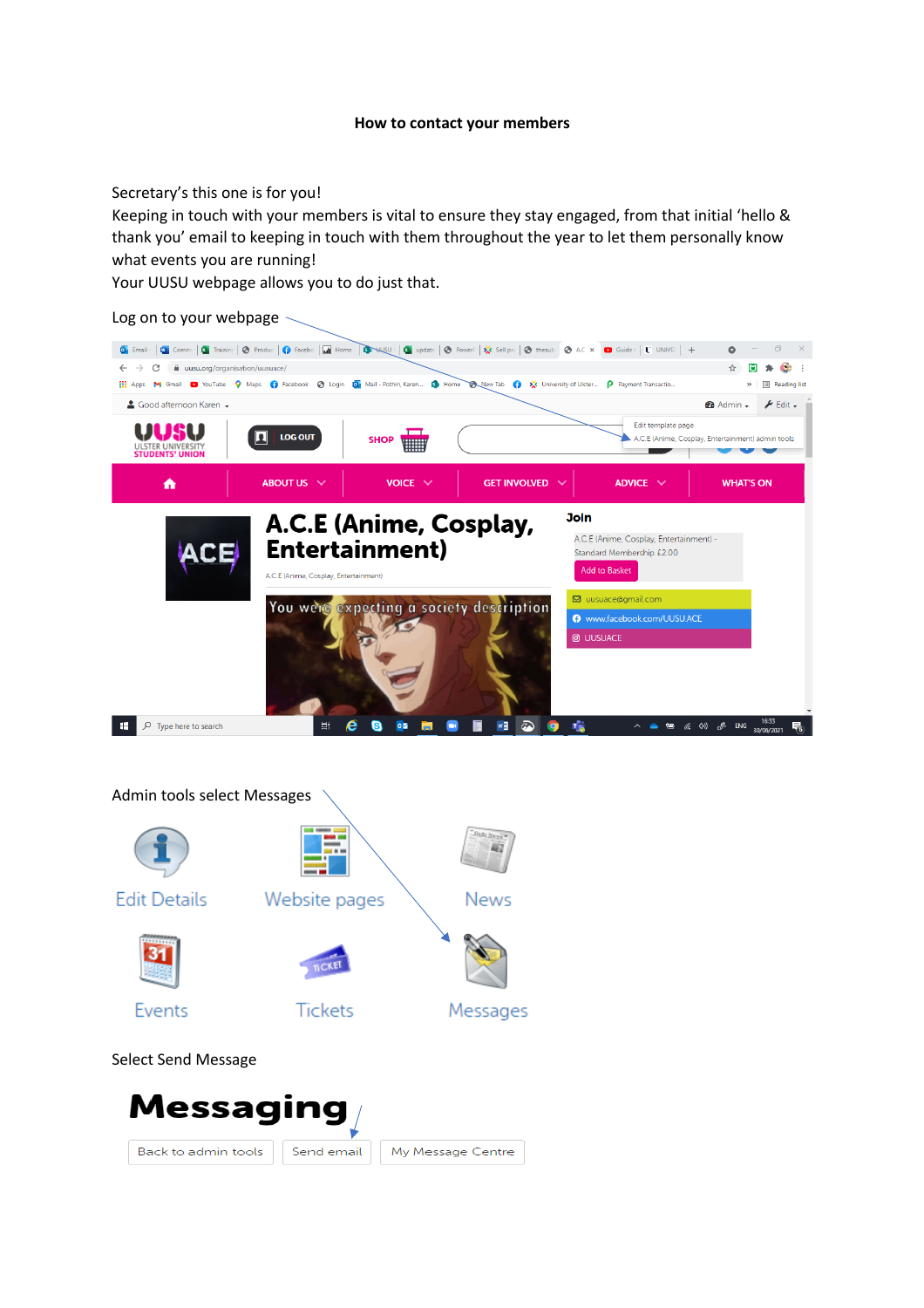| From                                                                                                                                                    | Always send member emails out using your<br>society email address not your own one!                                                                                                      |
|---------------------------------------------------------------------------------------------------------------------------------------------------------|------------------------------------------------------------------------------------------------------------------------------------------------------------------------------------------|
| <b>OA.C.E</b> (Anime, Cosplay, Entertainment) <uusuace@gmail.com><br/>OKaren Pothin <k.pothin@ulster.ac.uk></k.pothin@ulster.ac.uk></uusuace@gmail.com> |                                                                                                                                                                                          |
| Reply to                                                                                                                                                |                                                                                                                                                                                          |
| OA.C.E (Anime, Cosplay, Entertainment) <uusuace@gmail.com><br/>OKaren Pothin <k.pothin@ulster.ac.uk></k.pothin@ulster.ac.uk></uusuace@gmail.com>        |                                                                                                                                                                                          |
| o                                                                                                                                                       | Click on the To button to open up your<br>member lists                                                                                                                                   |
| This message has no recipients                                                                                                                          |                                                                                                                                                                                          |
| Lists                                                                                                                                                   | You can select to send emails out to All                                                                                                                                                 |
| All committee members (5 people)                                                                                                                        | members (this list is same as standard)                                                                                                                                                  |
| All members (67 people) 4                                                                                                                               | Or you can create a group to send your                                                                                                                                                   |
| Associate Membership (0 people)                                                                                                                         | emails out too. For example, if you ask<br>members to pre sign up to an event (using<br>the sign up option or sell tickets) it will allow<br>you to create a mailing list just for those |
| Campus Picnic (5 people)                                                                                                                                |                                                                                                                                                                                          |
| Hot Chocolate and Candy Canes (2 people)                                                                                                                |                                                                                                                                                                                          |
| Hot Chocolate and Cookies (5 people)                                                                                                                    |                                                                                                                                                                                          |

□ Standard Membership (67 people)

There is also the option to select members individually- this will be used when you run your member report & see that new people have signed up and need to send them a 'Welcome' email.

people